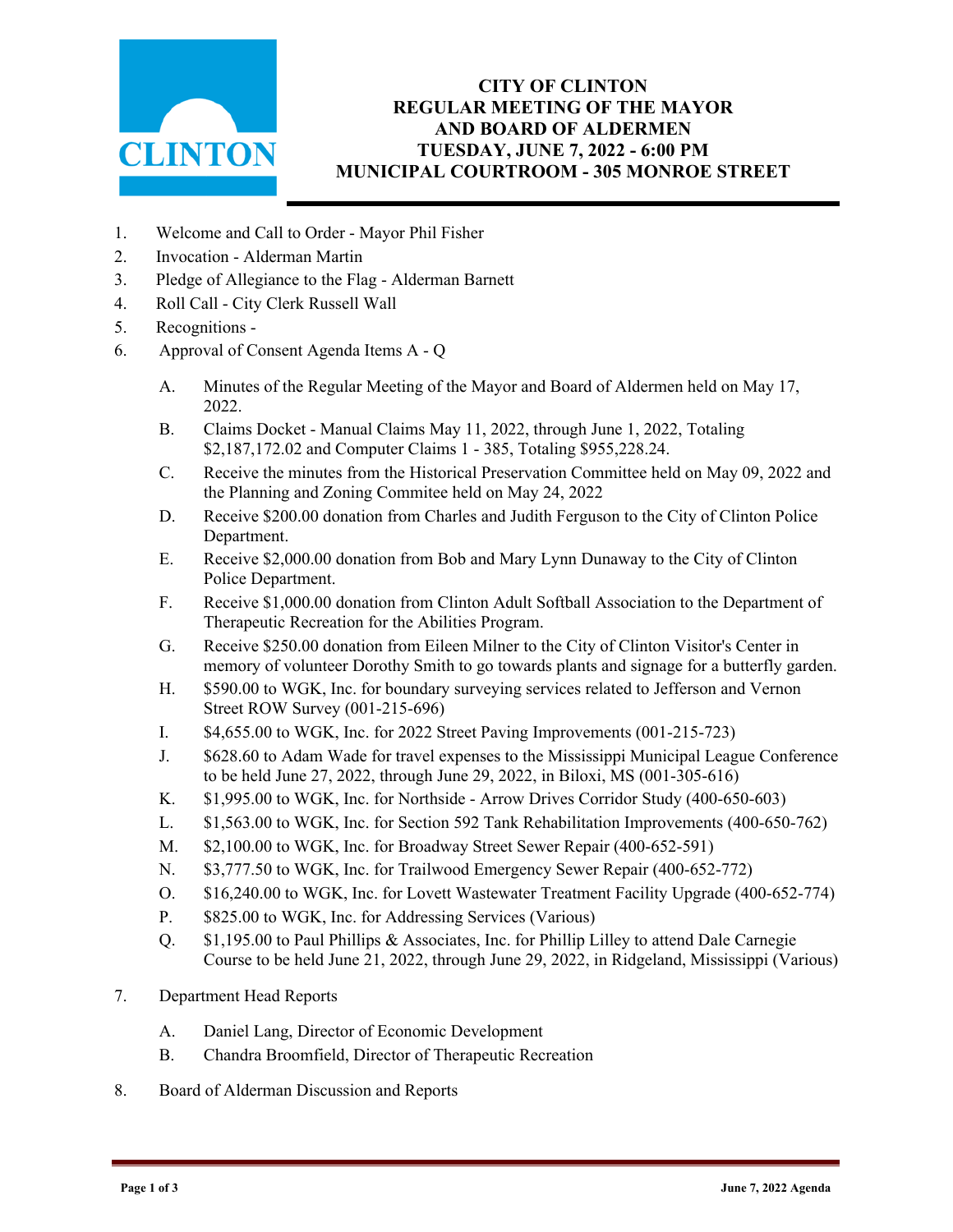

## **CITY OF CLINTON REGULAR MEETING OF THE MAYOR AND BOARD OF ALDERMEN TUESDAY, JUNE 7, 2022 - 6:00 PM MUNICIPAL COURTROOM - 305 MONROE STREET**

- A. Discussion/Action Approve a Resolution by the Mayor and Board of Aldermen of the City of Clinton, Mississippi to apply to the Equal Justice Initiative for a Historical Marker recognizing lynchings in the City's history - Ricki Garrett, Alderwoman at Large
- 9. Mayor's Discussion and Reports
	- A. Discussion/Action Resolution for unkempt property located at 1947 N McRaven Road Ward 2 - Roy Edwards, Director of Community Development
	- B. Discussion/Action Resolution for unkempt property located at 1004 Amherst Street Ward 4 - Roy Edwards, Director of Community Development
	- C. Discussion/Action Certificate of Appropriateness Brian Hudson 305 E College Street Ward 4 - Roy Edwards, Director of Community Development
	- D. Discussion/Action Certificate of Appropriateness Brad McHann 0 Landrum Street Ward 4 - Roy Edwards, Director of Community Development
	- E. Discussion/Action Site Plan Review Signage at Bullet Fuel 209 Clinton Boulevard Ward 4 - Roy Edwards, Director of Community Development
	- F. Discussion/Action Dimensional Variance Antonio Ponder 203 Church Street Ward 6 Roy Edwards, Director of Community Development
	- G. Discussion/Action To determine whether or not to adopt an ordinance as it pertains to short-term rental property and for related purposes - Roy Edwards, Director of Community Development
	- H. Discussion/Action To determine whether or not certain amendments shall be made to the City of Clinton Zoning Ordinance as it relates to short-term rental property and for related purposes - Roy Edwards, Director of Community Development
	- I. Discussion/Action To determine whether or not certain amendments shall be made to the City of Clinton Zoning Ordinance as it relates to subdivision signs and for related purposes - Roy Edwards, Director of Community Development
	- J. Discussion/Action Approve a Proclamation by the Mayor and Board of Aldermen of the City of Clinton, Mississippi recognizing the 247th Birthday of the United States Army - Phil Fisher, Mayor
	- K. Discussion/Action Approve the Appointment of Benji Barham to the City of Clinton Election Commission - Phil Fisher, Mayor
	- L. Discussion/Action Approve the Garbage Route Change Timeline and the Postcards that will be sent to the citizens by Waste Management - Phil Fisher, Mayor
	- M. Discussion/Action Approve a Resolution appointing Mississippi Municipal League 2022 voting delegates for the City of Clinton, Mississippi - Russell Wall, City Clerk
	- N. Discussion/Action Request Authorization to Execute an Agreement with Pharos Consulting Services, to provide Election Support Services for the City of Clinton for the Special Election to be held on July 12, 2022 - Russell Wall, City Clerk
	- O. Discussion/Action Request Authorization to Execute an Agreement with Election Systems & Software (ES&S), to provide Election Machines and Support Services for the City of Clinton for the Special Election to be held on July 12, 2022 - Russell Wall, City Clerk